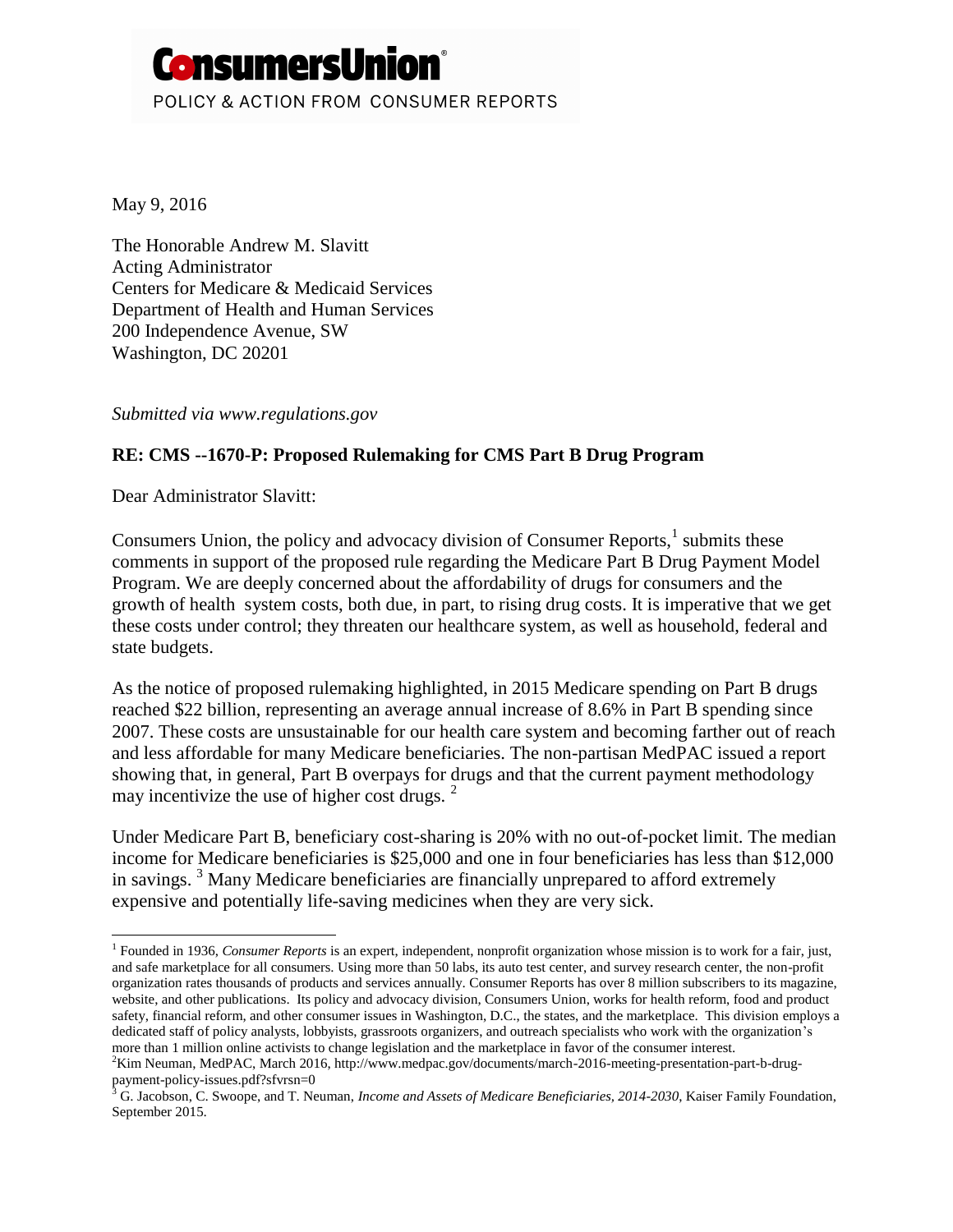Consumers are rightfully concerned about high prescription drug prices and their ability to afford them. A recent public opinion poll found that prescription drug prices and affordability are the top healthcare worry for Americans.<sup>4</sup> A majority (77%) responded that ensuring expensive treatments such as HIV, hepatitis, and cancer drugs are affordable to those who need them is the top priority, with government action to lower prescription drug prices a close second  $(63\%)$ .<sup>5</sup>

With high rates of annual increases in drug prices and seniors' grave concerns about affording their medications, it is critical that we not overpay for drugs or use more expensive versions when cheaper ones are a therapeutic equivalent. We share the concern stated in the Executive Summary of the proposed rule that the current payment methodology for drugs administered in a physician's office or hospital outpatient department incentivizes the use of more expensive drugs because of the higher percentage add-on.

While we believe that providers generally have their patients' best medical interest at heart and make decisions based upon this, they may not be aware of their patients' financial situation. Moreover, research shows that financial incentives and reimbursement payments to providers play a part, even if subconsciously, in provider decision making.<sup>6</sup> It is important to get these incentives right so that providers are able to treat their patients with the safest and most effective treatments, without unnecessarily driving up health system costs--or out-of-pocket costs for their patients.

Consumers Union strongly believes that providers, and not consumers, are the appropriate focus for payment reform initiatives designed to improve value and quality. In general, consumers only direct a very small amount of healthcare spending.<sup>7</sup> When it comes to Part B, they cannot make meaningful choices when it comes to the drugs covered under Part B. For these reasons, we strongly support the focus on providers as the target of payment reform measures put forth in this notice.

It is with this context in mind, that Consumers Union provides the following set of comments.

### **§511.1 Basics and scope**

Consumers Union supports the proposed payment change for Part B Drugs from the Average Sales Price (ASP) plus 6% to ASP plus 2.5% plus an additional, flat \$16.80 add-on in designated geographic areas. We share CMS's concern that the current payment model based on the 6% add-on incentivizes the use of more expensive drugs. These expensive and often life-saving drugs paid for under Part B are becoming more unaffordable for many Medicare beneficiaries as costs continue to rise, especially since beneficiaries are responsible for 20% cost-sharing with no cap on out-of-pocket costs.

 $\overline{a}$ <sup>4</sup> Bianca DiJulio, Jamie Firth, Mollyann Brodie, *Kaiser Family Foundation Health Tracking Poll,* October 2015, [http://k](http://kff.org/health-costs/poll-finding/kaiser-health-tracking-poll-october-2015/)f[f.org/health-costs/poll-finding/kaiser-health-tracking-poll-october-2015/.](http://kff.org/health-costs/poll-finding/kaiser-health-tracking-poll-october-2015/) 5 Ibid.

<sup>6</sup> MedPAC, *Report to the Congress: Effects of Medicare Payment Changes on Oncology*, January 2006.

<sup>7</sup> Amanda Frost, David Newman, and Lynn Quincy, *Health Care Consumerism: Can The Tail Wag The Dog?,* Health Affairs Blog, March 2, 2016.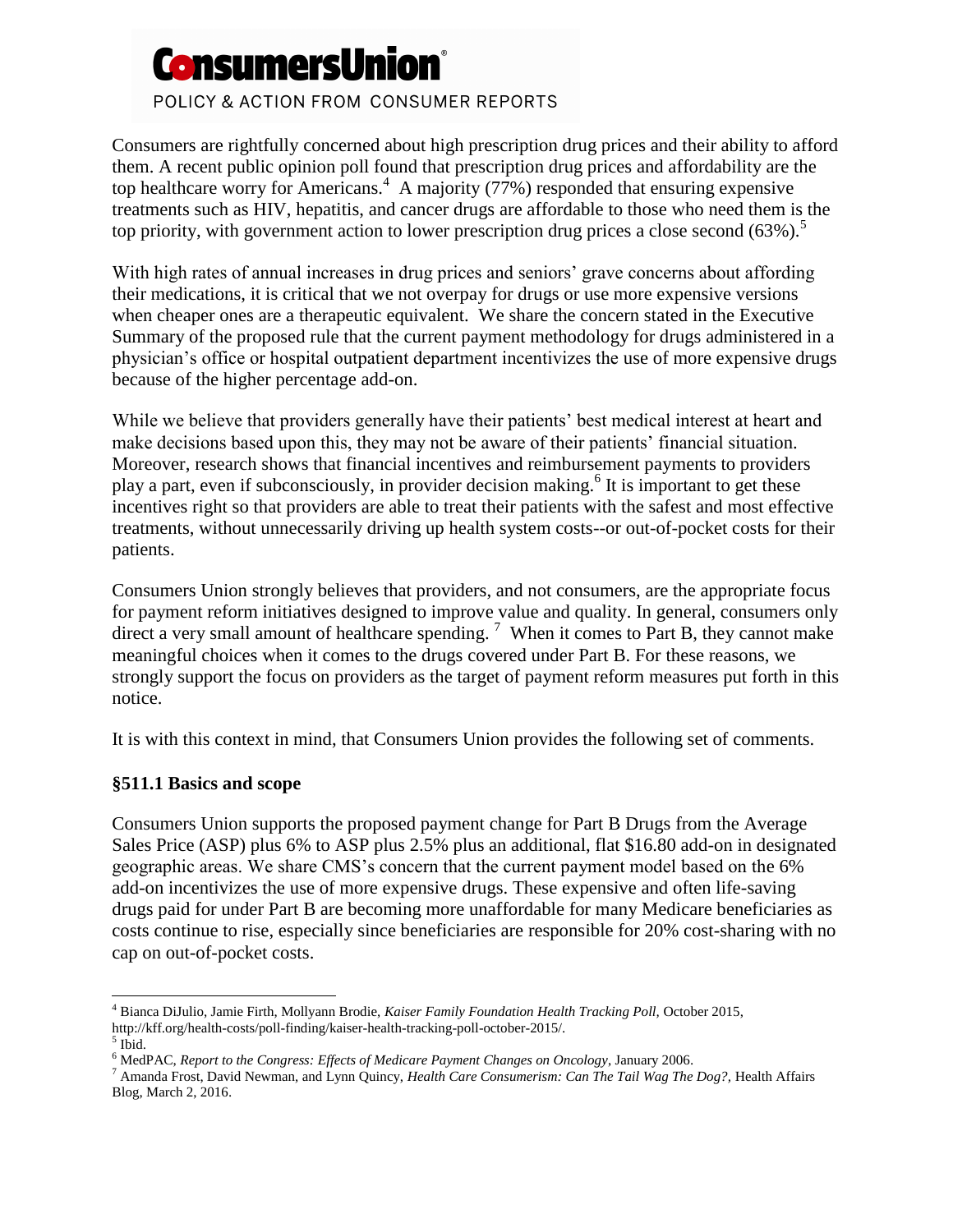We believe that CMS should monitor several key areas during the demonstration project: whether the change in the payment formula leads to a change in treatment location, such as if there is a shift to more patients being treated in hospitals or hospital outpatient departments as opposed to doctors' offices. While such a shift could be due to a number of factors, including the trend of large health systems purchasing independent physician practices, we believe it should be watched closely and adjusted when necessary.

We also believe CMS should monitor beneficiary access throughout the duration of the demonstration project to ensure that it is not unintentionally hampered by the payment change. While we do not anticipate an adverse effect on beneficiary access to medically necessary medications as a result of this demonstration process, it is crucial that this be closely examined.

We suggest that CMS develop a detailed plan for monitoring issues of potential consumer concern and for addressing and adapting concerns if necessary. We urge the Agency to make this plan public and to solicit feedback from diverse stakeholders.

## **§511.100 Included providers and suppliers**

Consumers Union supports the inclusion of all providers and suppliers who furnish Part B drugs in the Primary Care Service Areas (PCSA) included in the demonstration project. We believe that this is the best way to test the effectiveness of the model and to capture the diversity of the Medicare population.

## **§511.205 Model structure and duration**

Consumers Union supports the stated intention to carry out this demonstration in a measured and phased manner, including the use of a control group. We support the randomization of the assignments (control or in the pilot) and mandatory participation of all who provide medications under Part B within the PCSAs that are assigned to participate in the model.

### **§511.305 Determination of VBP tools (phase II)**

Consumers Union supports the testing of carefully calibrated value-based purchasing (VBP) tools that contain strong consumer protections. We believe that to truly make progress on our health care costs, we must collect the type of evidence that CMS proposes to collect. The duration and controlled setting that CMS proposes will greatly inform our move towards a system of payment that rewards value and quality. To safeguard Medicare beneficiaries, we suggest the following.

### **§***511.305(b)(1)(i) Reference pricing*

We strongly support CMS' proposed ban on balance billing in the case where Medicare providers and suppliers charge more than the "reference price" for a drug. We believe the correct target for this type of payment reform is providers, not consumers. Consumers should never be on the hook for additional charges because the provider they saw charged more than the reference price. We believe this is a crucial consumer protection and applaud the Agency for including it in the demonstration.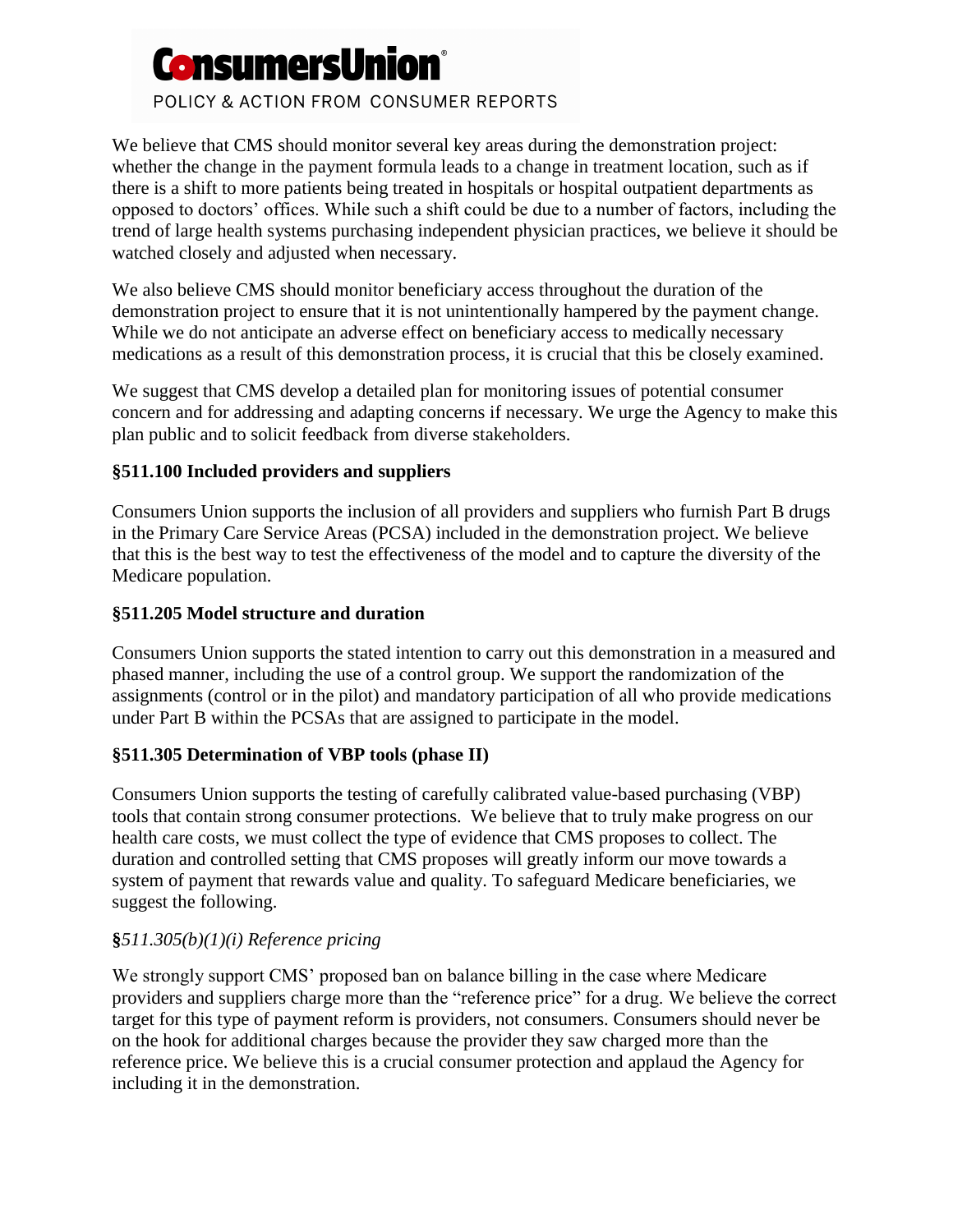We also urge CMS to develop a transparent process for determining the reference price of a given treatment and to monitor for any unintended beneficiary cost or access issues throughout the duration of the project. We believe diverse stakeholders should be involved in this process, especially those who represent the best interest of beneficiaries.

# **§***511.305(b)(1)(ii) Indications-based pricing*

We support CMS's proposal to allow for adjustment to drug prices based on safety and costeffectiveness--based on validated evidence--as an effective tool to incentivize providers to prescribe the most effective treatment for each individual consumer.

However, we want to ensure that consumers are adequately protected. We have several pressing questions regarding this part of the model such as: (1) how will the indication-based pricing actually work, (2) who will be responsible for making these determinations, and (3) what type of evidence will be used and will this information be made public?

While Consumers Union is supportive of the theory of using indications-based pricing as part of this demonstration project, we are concerned about the lack of a detailed proposal and how these final decisions would be made. We strongly urge CMS to be transparent in its evidence determination and to consistently engage with a diverse group of stakeholders.

# **§***511.305(b)(1)(iv) Discounting or eliminating patient co-insurance amounts*

We strongly support the inclusion of lower consumer cost-sharing for high-value treatments and believe this is a crucial element of VBP tools. High consumer cost-sharing affects consumer behavior and can lead consumers to forego needed treatment;<sup>8</sup> this should never be the case. In particular, the form of cost-sharing which is the subject of this section-- coinsurance-- is the least understood form of cost-sharing for consumers: an unknown and unknowable dollar amount.<sup>9</sup> We urge CMS to tie lower consumer cost-sharing to treatments that have an evidence-backed high value for specific indications, and replacing coinsurance with the better understood copay for any cost-sharing that remains.

# **§***511.305(b)(2) Clinical decision support*

We support the proposal to offer evidence-based clinical decision support for providers, which- if well-designed and adopted by providers--would encourage appropriate use of health care services.

At the same time, we note that in some limited instances--such as the federal HHS antiretroviral treatment guidelines and the hepatitis C recommendations developed by the American Association of the Study of Liver Disease and the Infectious Disease Society of America- guidelines initially may not be peer-reviewed because the peer review process simply has not caught up with the pace at which new drugs are approved and/or treatment data is released. We,

 $\overline{a}$ <sup>8</sup> The Commonwealth Fund, *The Problem of Underinsurance and How Rising Deductibles Will Make It Worse, Findings from the Commonwealth Fund Biennial Health Insurance Survey*, (2014)[; http://www.commonwealthfund.org/publications/issue](http://www.commonwealthfund.org/publications/issue-briefs/2015/may/problem-of-underinsurance)[briefs/2015/may/problem-of-underinsurance.](http://www.commonwealthfund.org/publications/issue-briefs/2015/may/problem-of-underinsurance)

<sup>9</sup> *What's Behind the Door: Consumers' Difficulties Selecting Health Plans* (January 2012). Health Policy Brief from Consumers Union.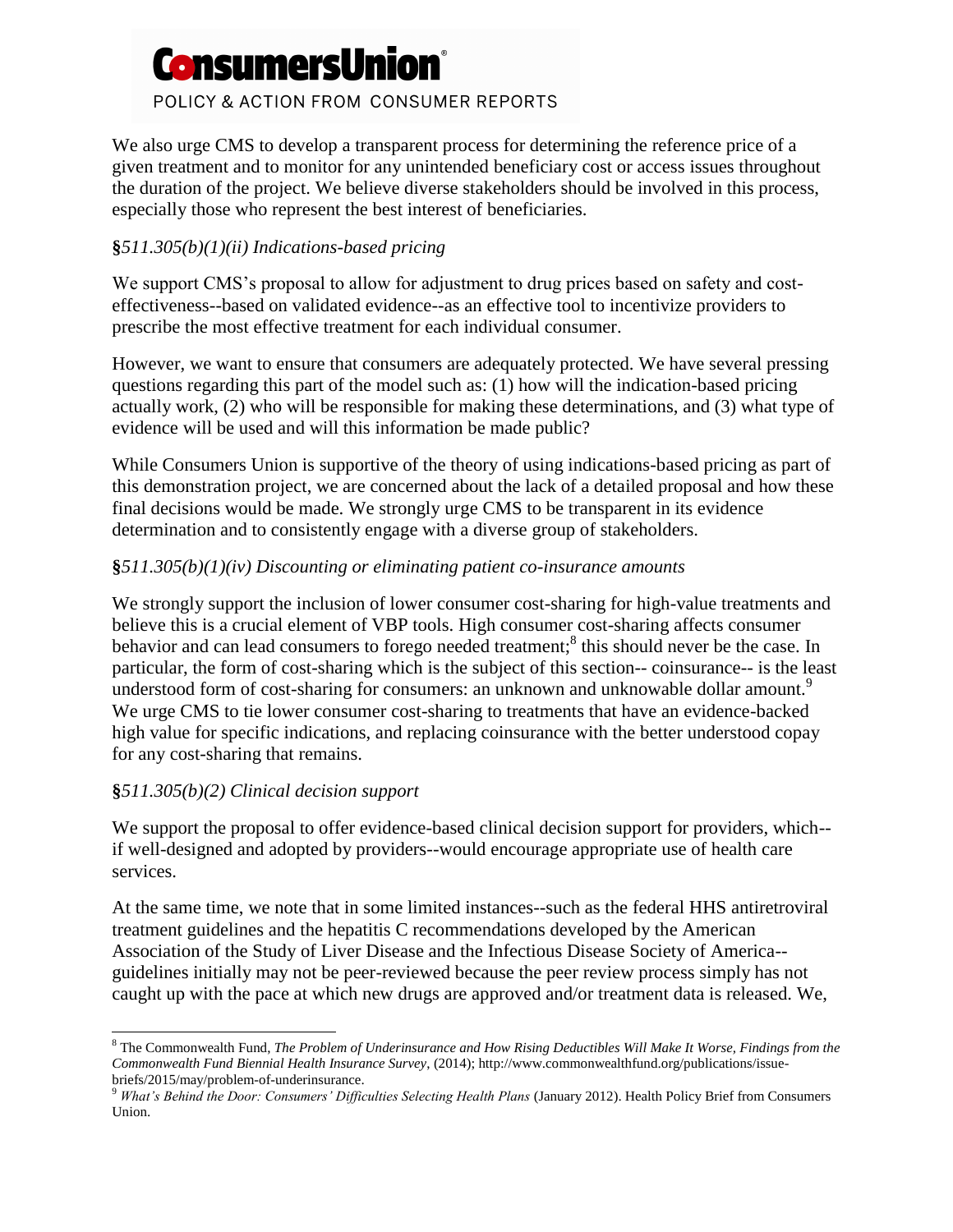

therefore, recommend that clinical decision support tools be inclusive of specialty guidance especially during the period between when new treatments become available and when peerreviewed guidance is published.

### **§***511.305(c) Beneficiary cost-sharing*

We support the statement that beneficiary cost-sharing should not exceed the current 20% limit on cost-sharing. Yet, at the same time, consumer cost-sharing set at 20% does not do enough to make Part B medicines affordable for many beneficiaries. We therefore urge CMS to develop and test beneficiary cost-sharing reductions during Phase II of the payment demonstration project.

### **§511.315 Pre-appeals Payment Exceptions Review Process**

Consumers Union strongly supports the inclusion of a pre-appeals process as we believe a robust appeals process is a critical consumer protection. We believe CMS should extend the preappeals process to consumers who want to appeal for lower cost-sharing for a drug that has not been identified as high-value, but for which they have a pressing medical need.

We have concerns about this process applying to beneficiaries, providers, and suppliers in the same manner. Not only are providers and suppliers much better equipped to deal with this type of process in terms of the sophisticated knowledge and time required to file an appeal, but they also are the least vulnerable to the effects of financial incentives. To this end, we urge the Agency to create a separate, beneficiary-only appeals channel that streamlines and simplifies this process for consumers.

Additionally, we strongly believe CMS should make clear in the final rule that consumers will be held harmless in the case where a provider or supplier successfully appeals for a higher payment. We urge this clarification to ensure that beneficiaries only have to pay the maximum 20% costsharing on the original, pre-appeals cost of their treatment.

### **Conclusion**

Consumers Union supports the Part B demonstration project and applauds CMS' attention to the serious problem of drug affordability. We believe CMS is right to test a new payment model to see if it improves value and helps control rising costs. In order to make progress on the pressing issue of healthcare costs, we must move towards a value-based payment system. We believe the best way to do so is through this type of carefully planned and implemented demonstration.

We urge the Agency to implement the proposed demonstration project and to monitor and analyze the effects on beneficiary access, cost-sharing, and overall costs.